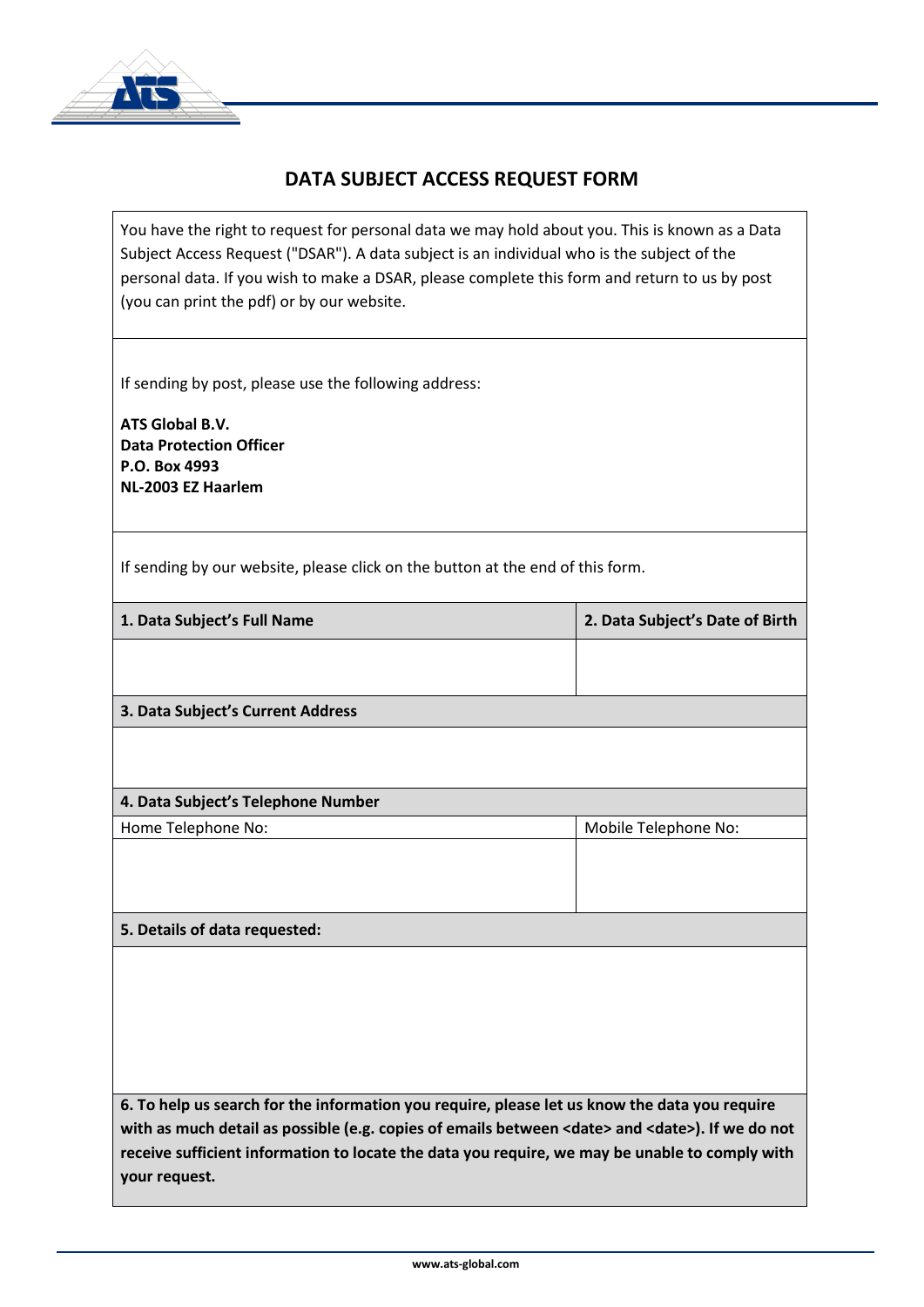

| 7. Is the information going to be sent to the data subject or his/her representative?                                                       |       |
|---------------------------------------------------------------------------------------------------------------------------------------------|-------|
| To the data subject $\Box$ To the representative $\Box$                                                                                     |       |
| If the data is sent to the representative, then sections 9 and 10 need to be filled out.                                                    |       |
| 8. I confirm that I am the Data Subject.                                                                                                    |       |
|                                                                                                                                             |       |
|                                                                                                                                             |       |
|                                                                                                                                             |       |
|                                                                                                                                             |       |
| I enclose a copy of my ID and address proof documents (including a government issued ID<br>document).                                       |       |
| 9. (To be filled out if the question 7 is answered with "To the representative") The Data Subject                                           |       |
| (whose data is being requested) must give written authorization for the information to be<br>released to his/her authorized representative. |       |
| I hereby give my authorization for                                                                                                          | (fill |
| out the name of the authorized representative) to request access to my personal data.                                                       |       |
|                                                                                                                                             |       |
|                                                                                                                                             |       |
|                                                                                                                                             |       |
|                                                                                                                                             |       |
|                                                                                                                                             |       |
|                                                                                                                                             |       |
|                                                                                                                                             |       |
|                                                                                                                                             |       |
|                                                                                                                                             |       |

ヿ